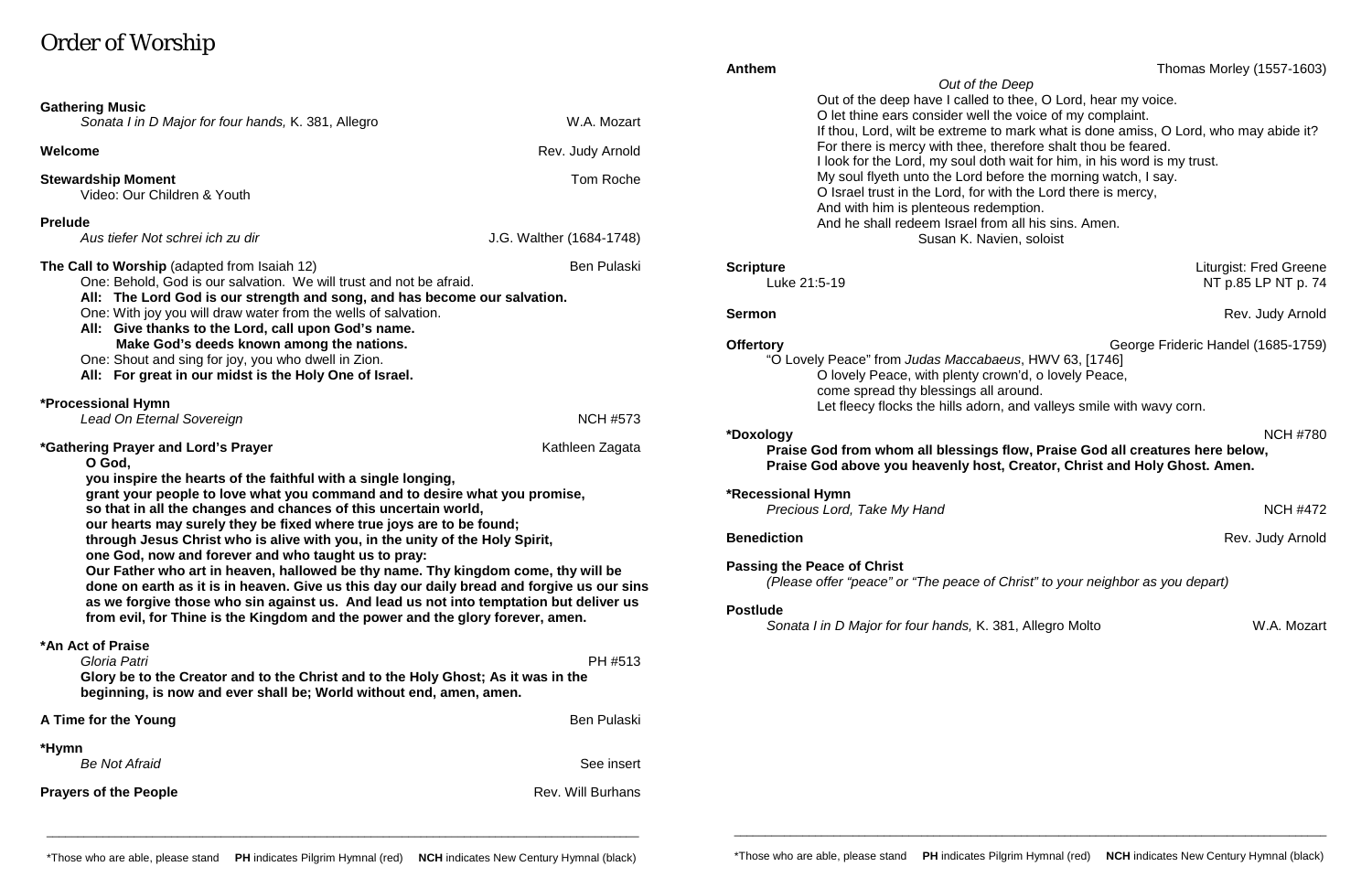# Today's Worship Service

# **Sanctuary Flowers**

Today's Chancel flowers are given to the glory of God, and in memory of Myron Blasi and Donald Rohall, fathers of Alex & Steve Rohall.

# Meet Our Church

**First Congregational Church in Winchester, UCC,** *An Open and Affirming Congregation* 21 Church Street, Winchester, MA 01890 781-729-9180 **www.fcc-winchester.org**

We are a Christ-centered, nurturing community: growing in faith, serving in love, welcoming all with joy.

The Congregation, Ministers To The World Rev. William Burhans, Lead Pastor Rev. Ms. Judith B. Arnold, Associate Pastor Ms. Kathleen Zagata, RN, MS, CS, Minister of Congregational Health & Wellness Ms. Jane Ring Frank, Minister of Music & Worship Arts Mr. Ben Pulaski, Minister of Faith Formation: Children & Youth Mr. Jeffrey Mead, Organist Mr. Bradley Ross, Sexton Mr. Tyler Campbell, Assistant Sexton Ms. Sarah Marino, Office Manager The Rev. Dr. Kenneth Orth, Pastoral Counselor (Affiliate)

Welcome!

We are happy you have joined us today for worship. We hope that in the coming hour of quiet, song, prayer, sacred scripture, and communal gathering, you will awaken more fully to God's presence in your life and the world around us.

### **Restrooms**

Restrooms are located down the stairs as you first enter the front doors of the church.

### **Accessibility**

Listening devices are available in the back of the sanctuary for the hearing impaired. An after-worship coffee hour is held in Chidley Hall on the bottom floor of the church building. An elevator is located out the doors to the right of the front chancel area and down the hall. Please ask a greeter if you need assistance.

### **Childcare**

Children are always welcome in the sanctuary! We appreciate the sounds of little ones among us. If you'd prefer, there is a professionally staffed nursery on the floor beneath the sanctuary. Ask a greeter if you need help finding it.

### **Family Room**

There is also a comfortable room with sofas, chairs, carpet and an audio link to the service for when you need more room to attend to your family. It is located just outside the doors to the right of the front chancel area.

**Children (Stepping Stones) and Youth Church School**

Classes for children and youth in pre-k through 12th grade are taught during worship. Families begin the worship service together in the sanctuary. Children are then invited to join us at the front (if they are comfortable) for the Time for the Young. Afterwards, the children and youth are led to their classrooms by their teachers.

### **Get connected!**

Please tell us about yourself and/or request a prayer by filling out a Welcome/Prayer Request Card found in each pew and place it in the offering plate when it passes. We look forward to getting to know you at Coffee Hour, held downstairs immediately following the service. You can also learn more about our community through our website and Facebook page: **www.fcc-winchester.org**

**facebook.com/fccwucc Text FCCW to 22828 to join our email list**

# **November 13, 2016**

The Thirty-Third Sunday in Ordinary Time 10:00 Worship Service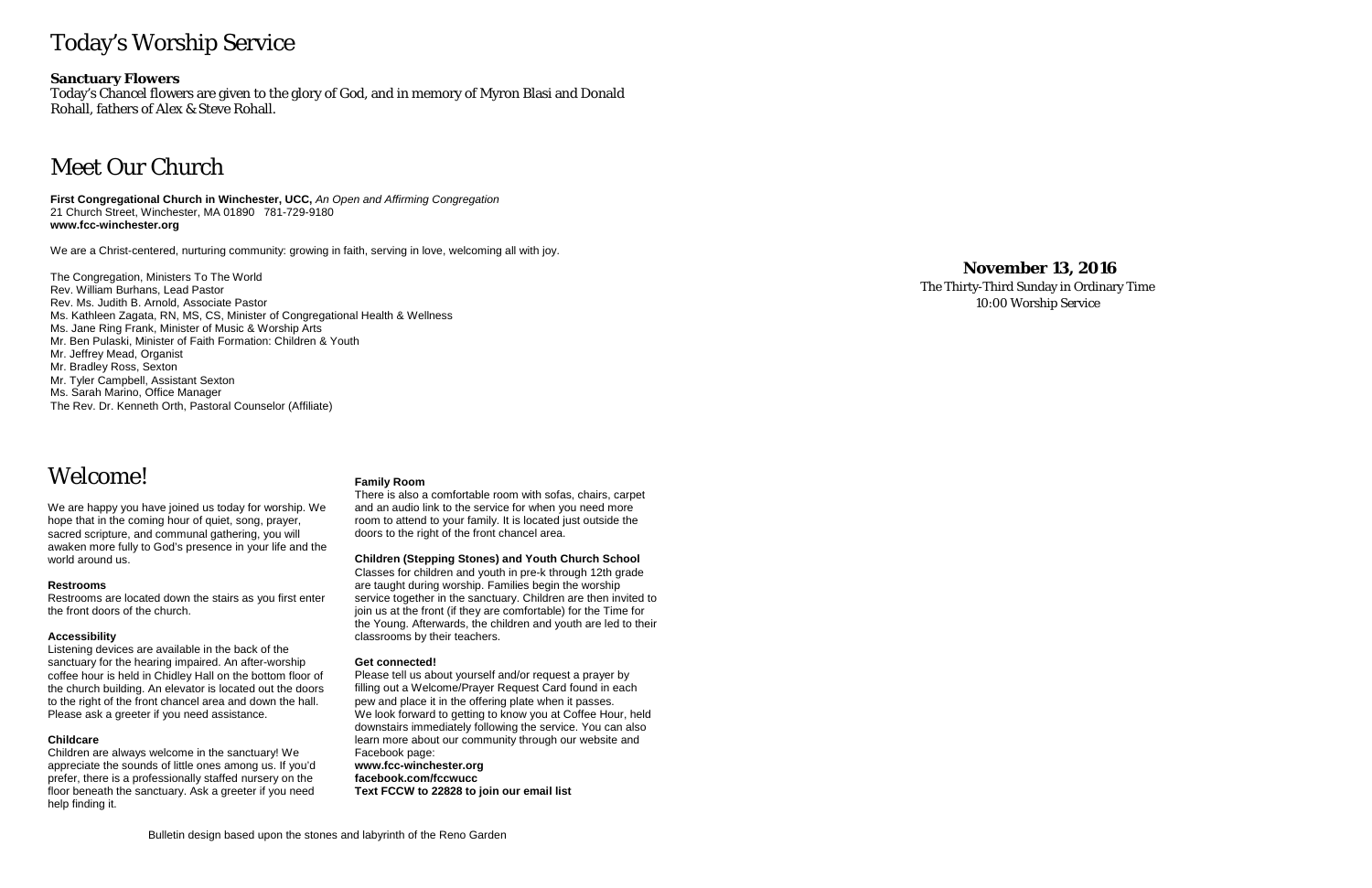**BE NOT AFRAID** 



Text: Based on Isaiah 43:2-3; Luke 6:20ff. Text and music @ 1975, 1978, Robert J. Dufford, SJ, and OCP. All rights reserved.

# **BE NOT AFRAID (CONT. 2)**